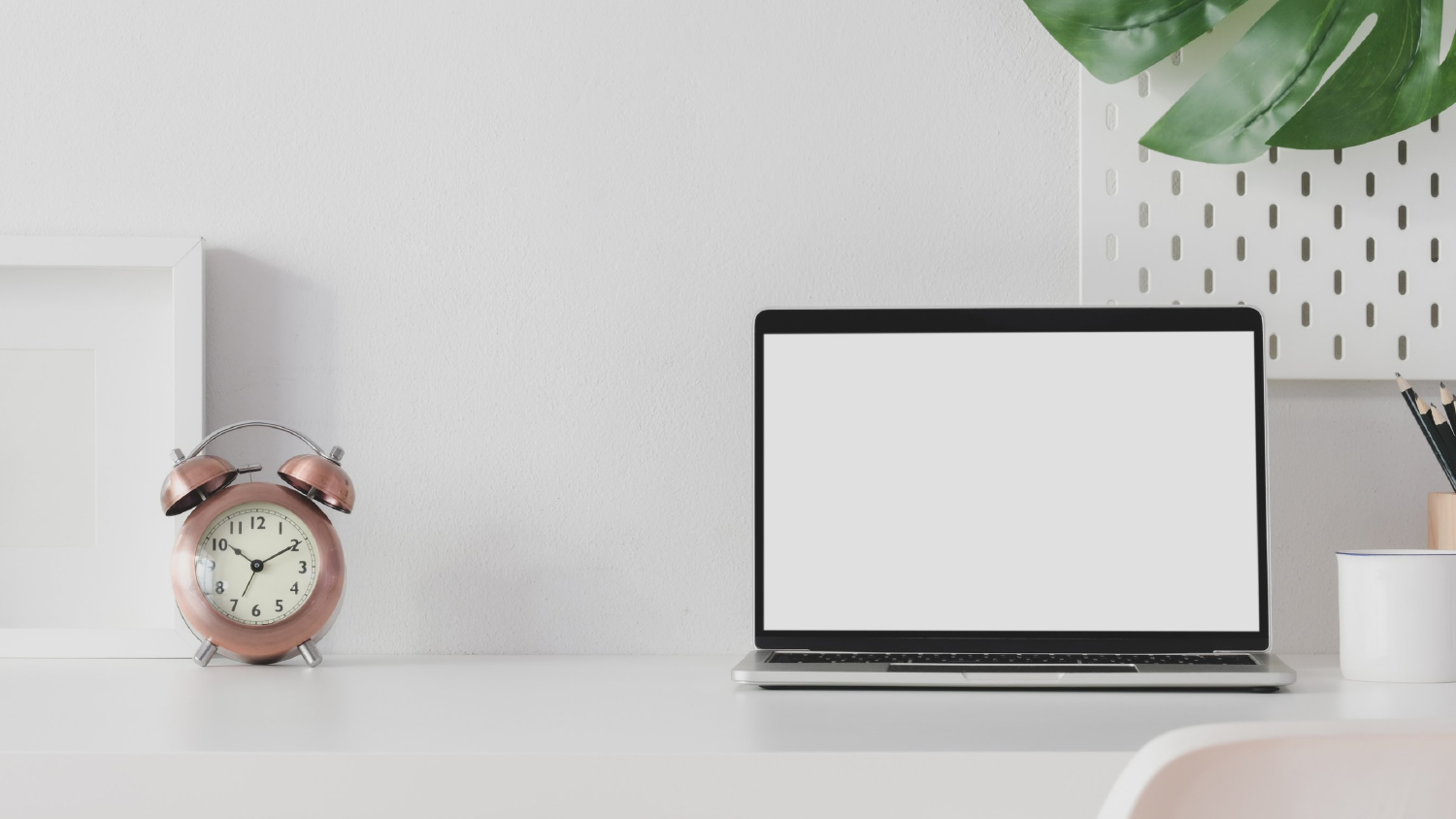## **Claire's homebirth/hypnobirthing/water birth story**

4 days past my due date, and 2 weeks of pre labour pains, passed. I was fed up. To keep my spirits up. I booked in things to do to pass the time- nice meals out, weekly massages. (I didn't get to my pregnancy massage booked for 23rd!)

I woke at 2am on Thursday 22nd with surges every 5-6 minutes lasting 45 seconds. I woke Tom at 6am, excited that we **would be soon meeting our baby!**

So, the day passed, we watched TV, went to M&S to buy some post birth treats, and nothing changed. The surges stayed the same, no stronger no weaker. At 2pm I was sobbing and so fed up. It had been hours and nothing had changed.

Tom took over. He made our front room all lovely with closed curtains, favourite songs play list, our hypnobirthing tracks, and a nice smelly candle. He gave me a lovely massage with clary sage oil- and within the hour we were well on **our way, strong surges coming every 3-4 mins.**

My sister and daughter came round at about 5pm. They helped, rubbing my back, reminding me to be calm and breath while Tom was busy with the pool. My daughter put up some fairy lights and attached cards we had made with **affirmations on.**

By this time my surges were really ramping up and my tribal instincts took over- I wasn't humming, but making deep **groaning noises. It felt right so I went with it.**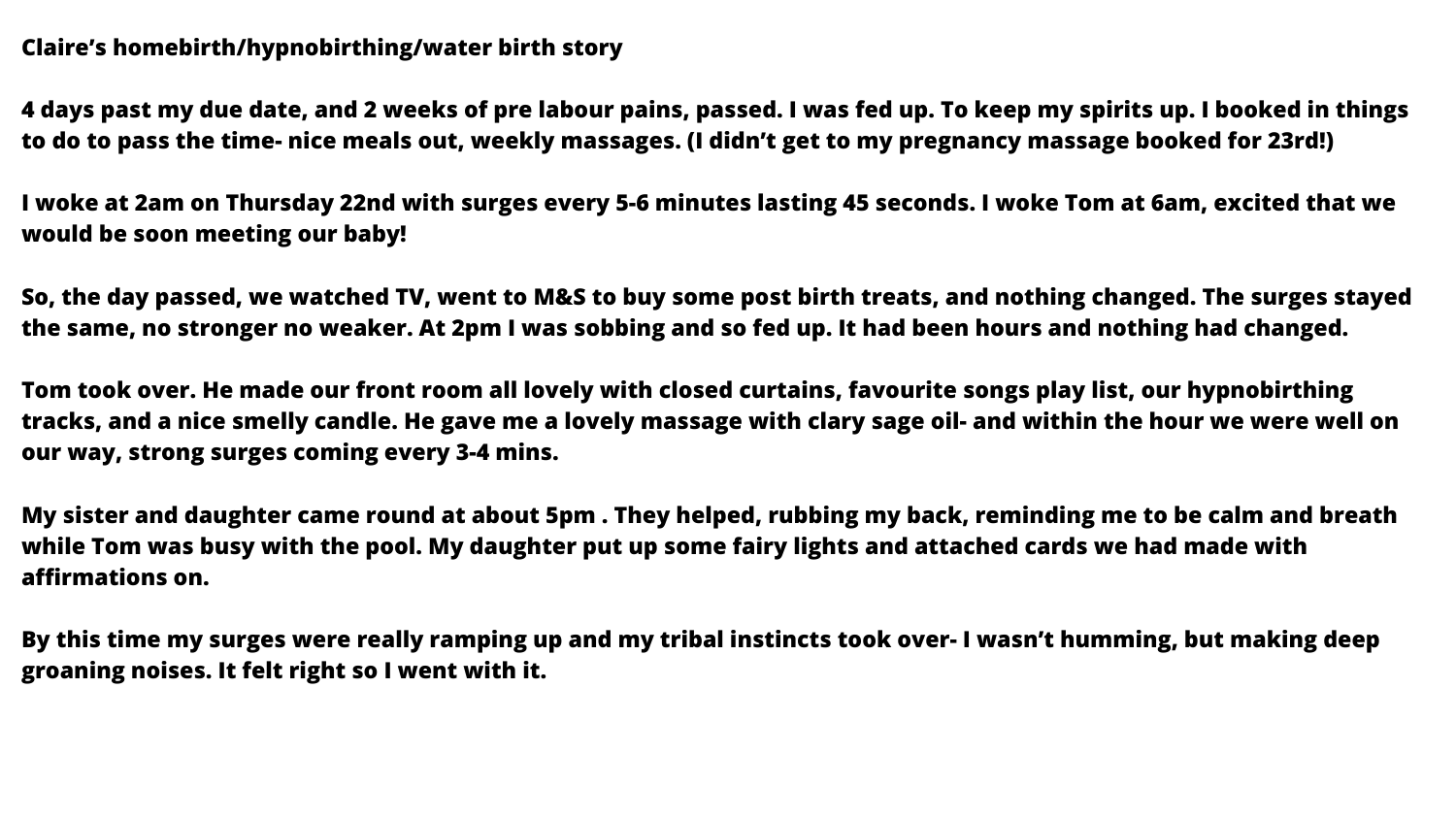I got in the pool at 5pm, and what a feeling! I felt a wonderful calm come over my whole body and I was able to rest in between surges. I was crying and telling everyone that this was the nicest place I had ever been in my life!

My hormones must have got flowing again because next thing transition hit, "I can't do it…I need a break". Because of the Hypnobirthing I knew what this was, and was excited- but couldn't stop the panic - thankfully Tom, my sister and Niamh were there to reassure me and help me to use the hypnobirthing techniques we had learnt together.

The midwife arrived at 7.00pm, and as she walked through the door she called for a second midwife, and told us it won't **be long.**

The second midwife arrived at 7.30pm. The surges at this point were relentless and tough. I started with an almighty urge to push, and went with what my body told me, and three mighty pushes later she was born in the water, I slowly **lifter her out of the water. Tom announced that she was a girl!**

She was calm, no crying- eyes open looking around at her new world. The room was dark, warm and calm. She was here.

Thanks so much for your help while we were pregnant, the hypnobirthing course and materials really helped.

Feel free to share this-we had such a positive experience. Thanks sooooo much again . We can't thank you enough. **From Claire, Tom , Niamh , and Olive xx**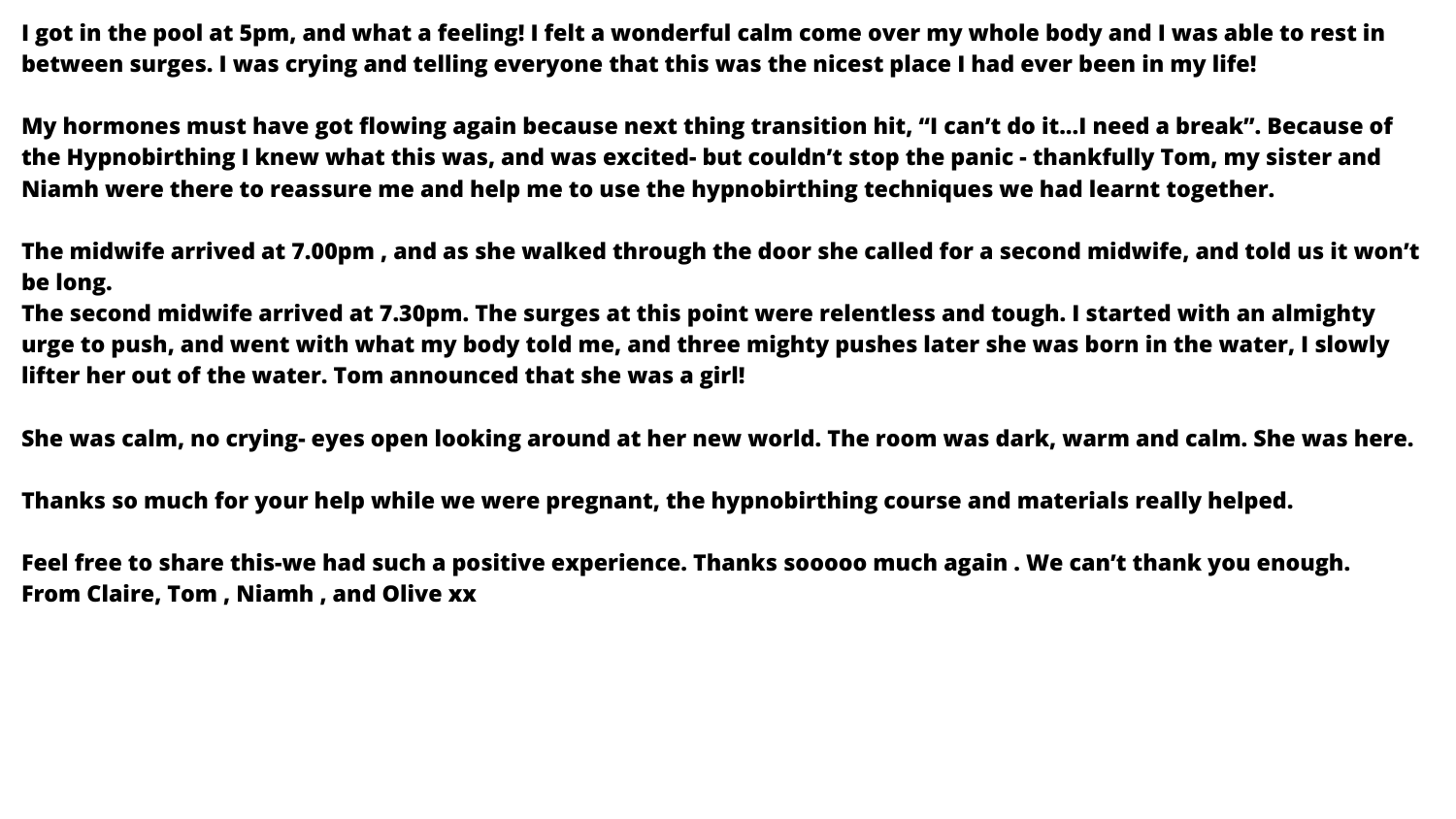**My thoughts:**

What am amazing birth story! There are so many elements to this that make me a proud hypnobirthing teacher. Claire did her research and found the best place for her to birth would be at home. Her research told her that birthing at home resulted in less intervention, less tearing, and resulted in a quicker birth, due to the fact that oxytocin (the hormone needed for your surges to get started and keep going.) flows when you are feeling most relaxed. I love how Claire made her labour seem like it was going quicker by keeping busy in those early stages. Pottering about, picking up food, spending time with her friends etc. Sitting at home, clock watching, would have made her frustrations **start up much sooner.**

Tom did a great job of being "protector of the birth space", by setting up the room to enhance Claire's feelings of calm and safety with all the little things they discussed, as well as dimmed lights to make sure adrenalin never interrupted the birth process. Tom and her family also used massage to release extra endorphins-Claire's natural pain relief and what a lovely bonding exercise to create the affirmations. A lovely way to include Olive's soon to be big sister! **What a lovely moment, when Claire announced she was in the loveliest place she'd ever been!** She dealt with transition beautifully, staying calm and trusting her body and going with what felt right, which resulted inn her little girl entering the world in a calm way ready for skin to skin and meeting her new mummy. **I am so happy for you guys, you did a great job!**

Claire and Tom had a private course in their home, and it was an absolute pleasure to work with them and have their **huge dog sitting on my lap during most of our sessions! Private course start from £240**

You can do a private course in your home, (area dependant) in Mellor, face to face or on Zoom. In the day, evening or at **the weekend.**

**You pick the days and times to suit you.**